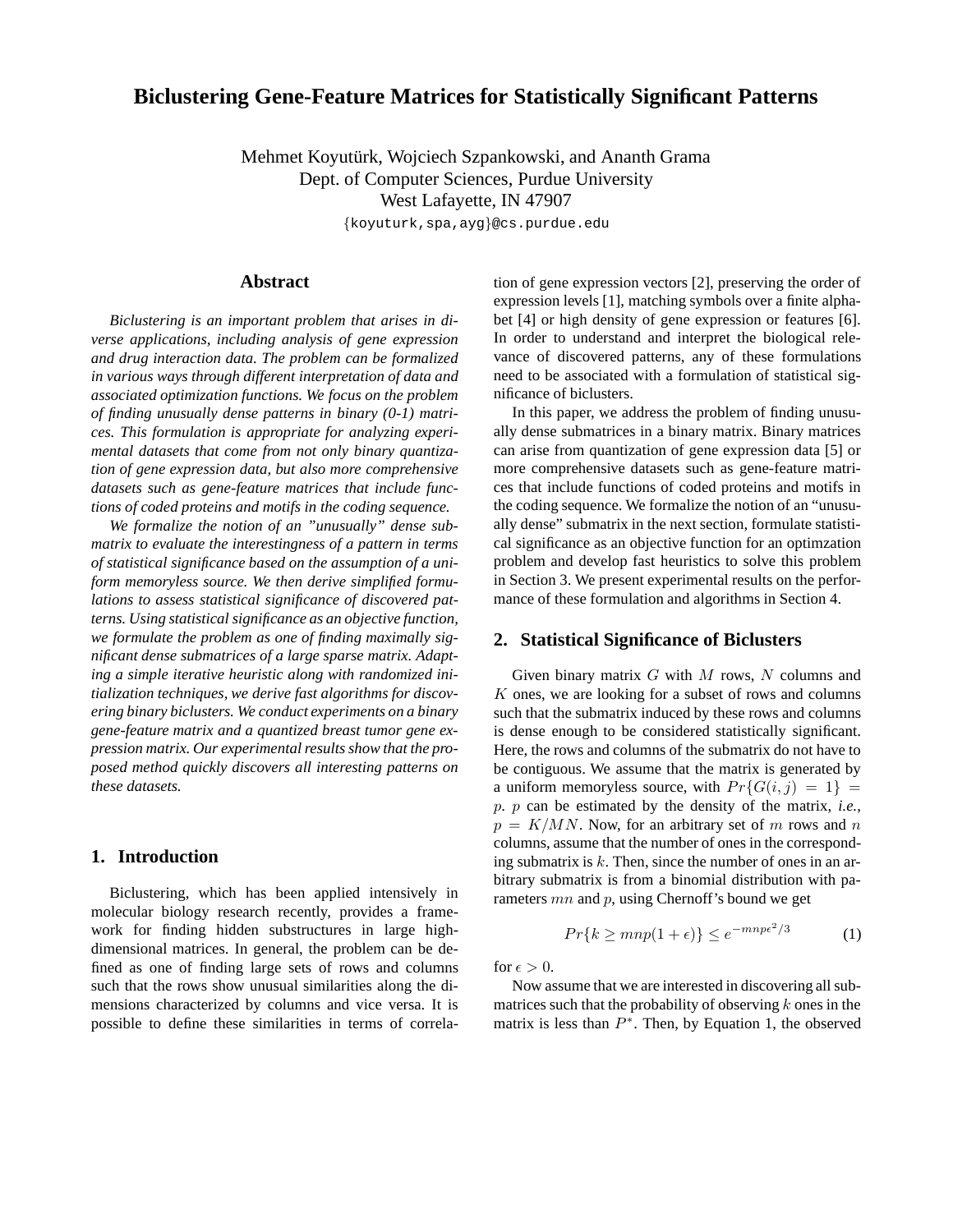bicluster is significant if

$$
e^{-mnp\epsilon^2/3} \le P^* \,. \tag{2}
$$

Then,

$$
mnp\epsilon^2/3 \ge -\ln(P^*)\,. \tag{3}
$$

Solving this equation and letting  $E = -\ln(P^*)$ , we find that a submatrix of  $m$  rows,  $n$  columns and  $k$  ones is significant if  $k \geq mnp(1+\epsilon)$ , where

$$
\epsilon \ge \sqrt{3E/mnp} \,. \tag{4}
$$

In other words, in order to be considered as a significant bicluster, the number of ones in a submatrix has to deviate from the mean by at least  $\sqrt{3E mnp}$ . We use this result to derive an objective function for our randomized heuristic to find statistically significant biclusters.

# **3. Randomized Heuristics for Discovering Significant Biclusters**

Following the results of the previous section, a submatrix of  $m$  rows,  $n$  columns and  $k$  ones is a statistically significant bicluster if

$$
C(m, n, k) = k - mnp - \sqrt{3E mnp} \ge 0
$$
 (5)

Observing that a larger value of  $C(m, n, k)$  means a more interesting bicluster, we consider  $C(m, n, k)$  as an objective function and search for submatrices for which this function has a local maximum. For this purpose, we adapt an iterative heuristic based on alternating projections between row and column spaces.

Given a set of  $m$  rows, consider the problem of choosing a set of columns to maximize  $C(m, n, k)$ . Define x to be an M-dimensional binary vector where  $x(i) = 1$ if and only if the  $i^{th}$  row of G is in the submatrix. Define  $N$ -dimensional binary vector  $y$  similarly for the column space. Then, clearly the submatrix induced by  $x$  and  $y$ has  $k = x^T Gy$  ones. The following lemma provides a solution for y that maximizes  $C(|x|, |y|, x^T G y)$  for a fixed x.

**Lemma 1** *Given vector*  $x$ , *let*  $s = G<sup>T</sup>y$ *. Let*  $\Pi$ *be a permutation of numbers from* 1 *to* N *such that*  $s(\Pi_i) > s(\Pi_j)$  *for*  $i < j$ *. Then, the vector y that maximizes*  $C(|x|, |y|, x^T Gy) = x^T Gy - p|x||y| - \sqrt{3Ep|x||y|}$ *is given by*

$$
y(\Pi_i) = \begin{cases} 1 & \text{if } s(\Pi_i) \ge p|x| + \sqrt{3Ep|x|}(\sqrt{i} - \sqrt{i-1})\\ 0 & \text{otherwise} \end{cases} \tag{6}
$$

*for*  $1 \leq i \leq N$ *.* 

The above lemma can be proven by simple algebra observing that if  $y(i) = 1$  and  $s(i) < s(j)$ , then we must have

 $FINDBICLUSTER(G, E)$  $\triangleright$  G : Binary matrix  $\triangleright E$ : Desired level of significance ( $-\ln(P^*)$ ) 1 initialize  $y$  to a random binary vector

- 2 **repeat**
- 3 solve for x to maximize  $C(|x|, |y|, x^T G y)$
- 4 solve for y to maximize  $C(|x|, |y|, x^T Gy)$
- 5 **until** no improvement on  $C(|x|, |y|, x^T Gy)$  is possible

6 **return** submatrix induced by x and y **if** it is significant

### **Figure 1. Iterative algorithm for discovering significant biclusters in binary gene expression data for a desired level of significance(E).**

 $y(j) = 1$  for  $C(|x|, |y|, x^T G y)$  to be maximal and the contribution of each column to this objective function is the difference between the number of ones of this column in the rows characterized by  $x$  and the quantity on the right-handside of Equation 6. This lemma also applies to the solution of  $x$  for a fixed  $y$ .

Observing that the algorithm provided by Lemma 1 only requires a sparse matrix-vector multiplication which can be performed in  $O(K)$  time, we derive an iterative algorithm [3] for finding a maximally significant bicluster, which is shown in Figure 1.

Different runs of FINDBICLUSTER will converge into different local maxima since the initialization is random. This provides us with two possible methods of using this algorithm for finding all interesting biclusters.

- 1. Run FINDBICLUSTER several times to obtain a set of biclusters. Prune out the redundant ones among these, in terms of significance and overlaps between submatrices. Rank and return the remaining biclusters based on their significance.
- 2. Run FINDBICLUSTER several times to find a single bicluster that has maximum significance. Return this bicluster and filter out the submatrix associated with this bicluster. Repeat this procedure until no significant patterns can be found.

The first method has the advantage of discovering overlapping biclusters, which is very desirable but difficult to establish for many biclustering algorithms. However, as the second method filters out the most dominant pattern in the matrix, it makes possible for the algorithm to converge into less significant but still interesting biclusters.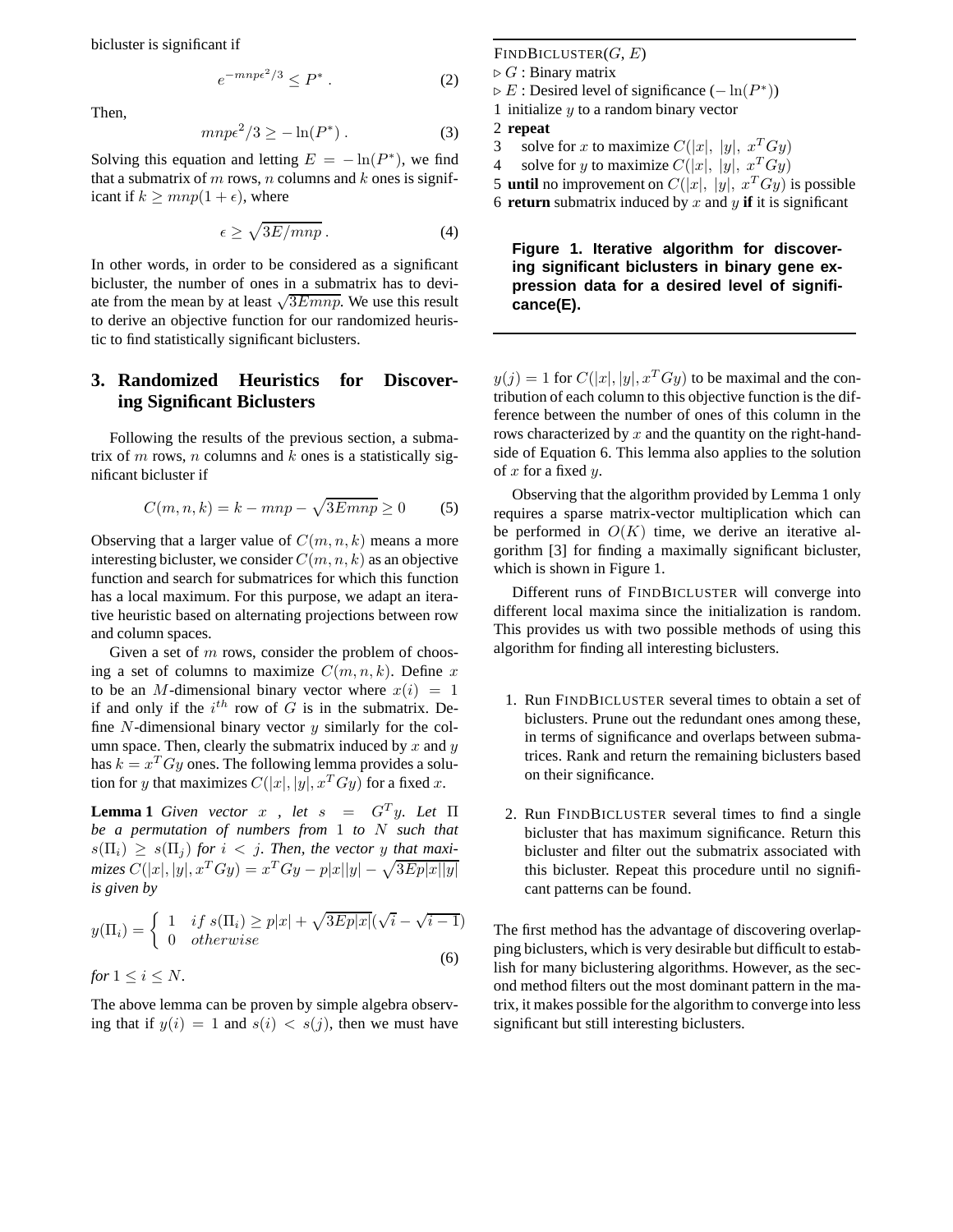### **4. Experimental Results**

We first illustrate the performance of the proposed algorithm on a gene-feature dataset. This dataset was part of the KDD-Cup data mining competition in  $2001<sup>1</sup>$ . It contains 862 genes from a particular organism. Each gene is associated with a set of features like protein classes, protein complexes, phenotypes, motifs and functions. Representing genes by rows and features by columns, we obtain a  $862\times456$  binary matrix with 4339 ones (density:0.011), where a one signifies the association between the corresponding gene and feature (*e.g.*, if gene i codes a protein that belongs to protein class j, then the  $G(i, j) = 1$ ). The most dominant bicluster in this matrix is shown in Figure 2. In this figure, blue points show ones in the input matrix and red points show ones that are contained in the bicluster. This bicluster is composed of 42 functions/motifs and all genes, which has a density of 0.104, with a significance of  $P^* \leq 10^{-6}$ . This bicluster is a dominant local maximum of the objective function in Equation 5 and we observe that the algorithm almost always tends to converge to this solution. Thus, we conclude that this bicluster can be interpreted as a global pattern that contains common features in this particular organism. These features include protein classes like transcription factors, protein complexes like cytoskeleton, phenotypes like sensitivity to antibiotics, functions like cell growth, cell division and dna synthesis and a few motifs. In Figure 2(a), the first red block corresponds to protein classes, the second corresponds to phenotypes and the last one corresponds to functions. On the other hand, motifs are distributed sparsely across genes. Since this pattern is strongly dominant in this dataset, it is appropriate to filter out this submatrix as suggested by the second method of the previous section and rerun the biclustering algorithm to discover smaller interesting patterns. Doing so, we discover several small biclusters. As an example, one of these reveals that the protein class of tubulins is associated with two motifs, namely PS00227 and PS00227 with  $P^* \le 10^{-3}$ .

We also conduct experiments on a gene expression dataset that is obtained from NCBI's GEO data collection <sup>2</sup> . This dataset contains gene expression data collected from 84 samples which are associated with several types of human breast cancer. The data is used for characterization of variation in gene expression in 65 surgical specimens of breast tumor from 42 individuals. The dataset contains 9216 probes.

We quantize the breast tumor data to signify whether each gene is significantly expressed or suppressed in each



**Figure 2. A strongly dominant bicluster in a gene-feature matrix. (a) Bicluster in the original binary matrix, (b) binary matrix reordered to bring rows and columns in bicluster together.**

sample as follows.

$$
E(i,j) = \begin{cases} 1 & if \ G(i,j) > \mu_j + \alpha \sigma_j \\ 0 & otherwise \end{cases}
$$
 (7)

$$
S(i,j) = \begin{cases} 1 & if \ G(i,j) < \mu_j - \alpha \sigma_j \\ 0 & otherwise \end{cases} \tag{8}
$$

Here, G denotes the gene expression matrix,  $\mu_j$  and  $\sigma_j$  denote the mean and standard deviation of expression level across all genes for sample j, respectively.  $\alpha$  is an input parameter that is used to tune the desired deviation from average. Binary matrix  $E$  contains a one for each gene that is significantly expressed in the corresponding sample. Similarly, binary matrix  $S$  signifies the supression of genes across samples. The experiments that are reported in this section are all conducted on the expression matrix  $(E)$ , which is computed by setting  $\alpha = 2$ .

A dominant bicluster discovered in breast tumor data is shown in Figure 3. For the sake of visualization, since the

<sup>1</sup> http://www.cs.wisc.edu/˜dpage/kddcup2001/

<sup>2</sup> http://www.ncbi.nlm.nih.gov/geo/gds/gds\_ browse.cgi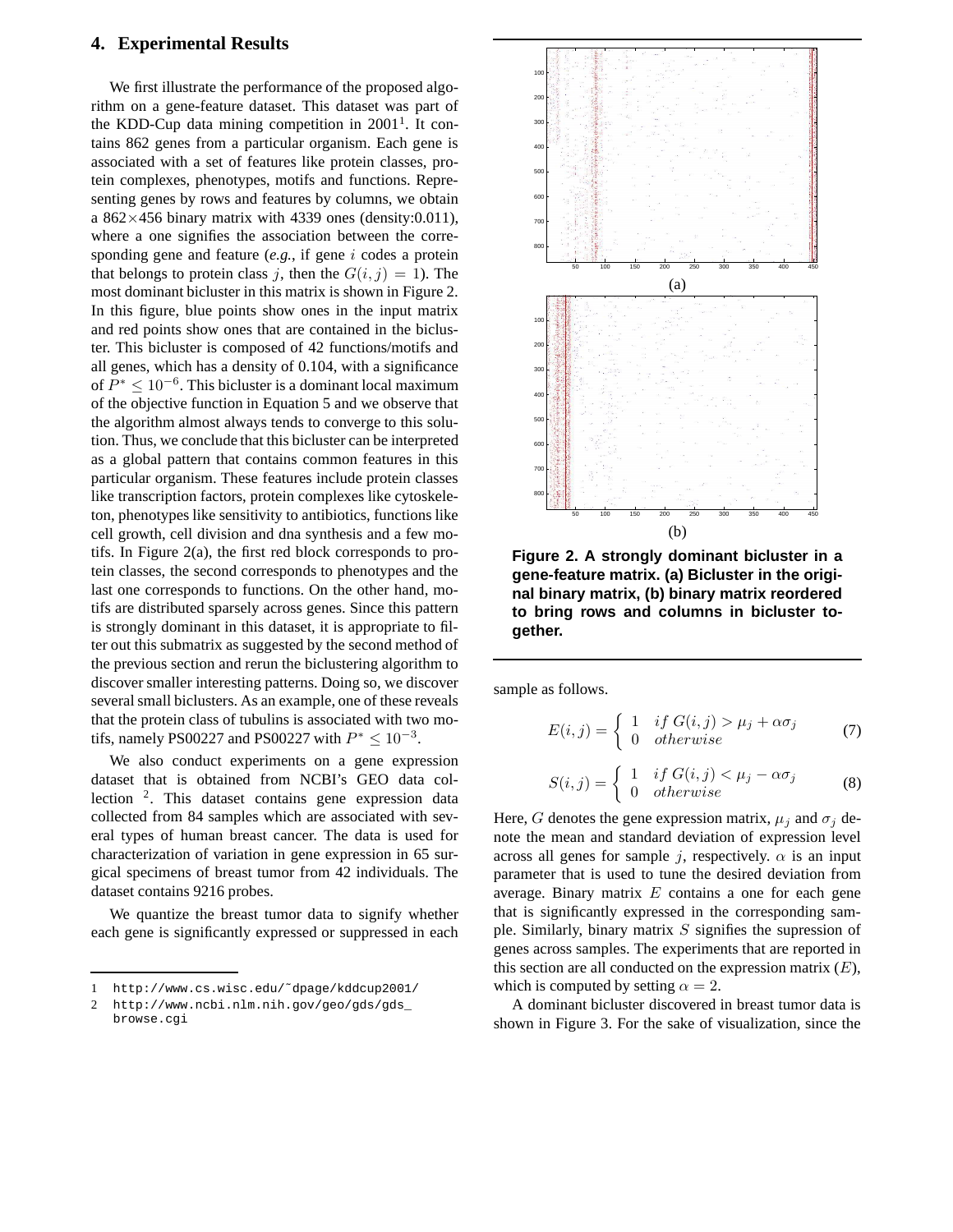number of genes in the dataset is very large, we only show genes that are expressed in at least 3 samples as other genes are not interesting enough to construct significant biclusters. In Figure 3(a), the significant bicluster discovered on the binary expression matrix is shown. In Figure 3(b), the genes and samples that are contained in the bicluster are brought together to illustrate the density of the bicluster. The original gene expression matrix is reordered accordingly in Figure3(c) to illustrate that binary quantization and biclustering together are able to reveal a significant expression pattern in the breast tumor data. This bicluster contains 141 genes and 62 samples with a density of 0.37, while the entire matrix has a density of 0.077 ( $P^* \leq 10^{-6}$ ). The samples in the bicluster all belong to luminal-like ER+ tumors, ERBB2+ tumors and basal-like tumors, while normal breast cells are left out.

Another significant bicluster that illustrates how local maxima of the objective function in Equation 5 is able to capture interesting patterns is shown in Figure 4. This bicluster contains 79 genes and 7 samples with a density of 0.56 ( $P^* \leq 10^{-6}$ ) and is associated with normal breast cells. Note also that all biclusters presented in this section are discovered in less than a second by a simple implementation of the algorithm in Matlab on a 3GHz PC.

## **5. Conclusion**

### **References**

- [1] A. Ben-Dor, B. Chor, R. Karp, and Z. Yakhini. Discovering local structure in gene expression data: The order-preserving submatrix problem. In *Proc. 6th Annual Intl. Conf. Research in Computational Molecular Biology (RECOMB'02)*, 2002.
- [2] Y. Cheng and G. M. Church. Biclustering of expression data. In *Proc. 8th Intl. Conf. Intelligent Systems for Molecular Biology (ISMB'00)*, pages 93–103, 2000.
- [3] M. Koyutürk, A. Grama, and N. Ramakrishnan. Algebraic techniques for analysis of large discrete-valued datasets. In *Proc. 6th European Conf. Principles of Data Mining and Knowledge Discovery (PKDD 2002)*, pages 311–324, 2002.
- [4] S. Lonardi, W. Szpankowski, and Q. Yang. Finding biclusters by random projections. In *Proc. 15th Annual Combinatorial Pattern Matching Symp. (CPM'04)*, 2004.
- [5] I. Shmulevich and W. Zhang. Binary analysis and optimization-based normalization of gene expression data. *Bioinformatics*, 18:555–565, 2002.
- [6] A. Tanay, R. Sharan, and R. Shamir. Discovering statistically significant biclusters in gene expression data. *Bioinformatics*, 18:S136–S144, 2002.



**Figure 3. A maximally significant bicluster discovered in breast tumor data. (a) Bicluster in the binary quantized matrix, (b) binary matrix reordered to bring rows and columns in bicluster together, (c) original gene expression matrix reordered accordingly.**